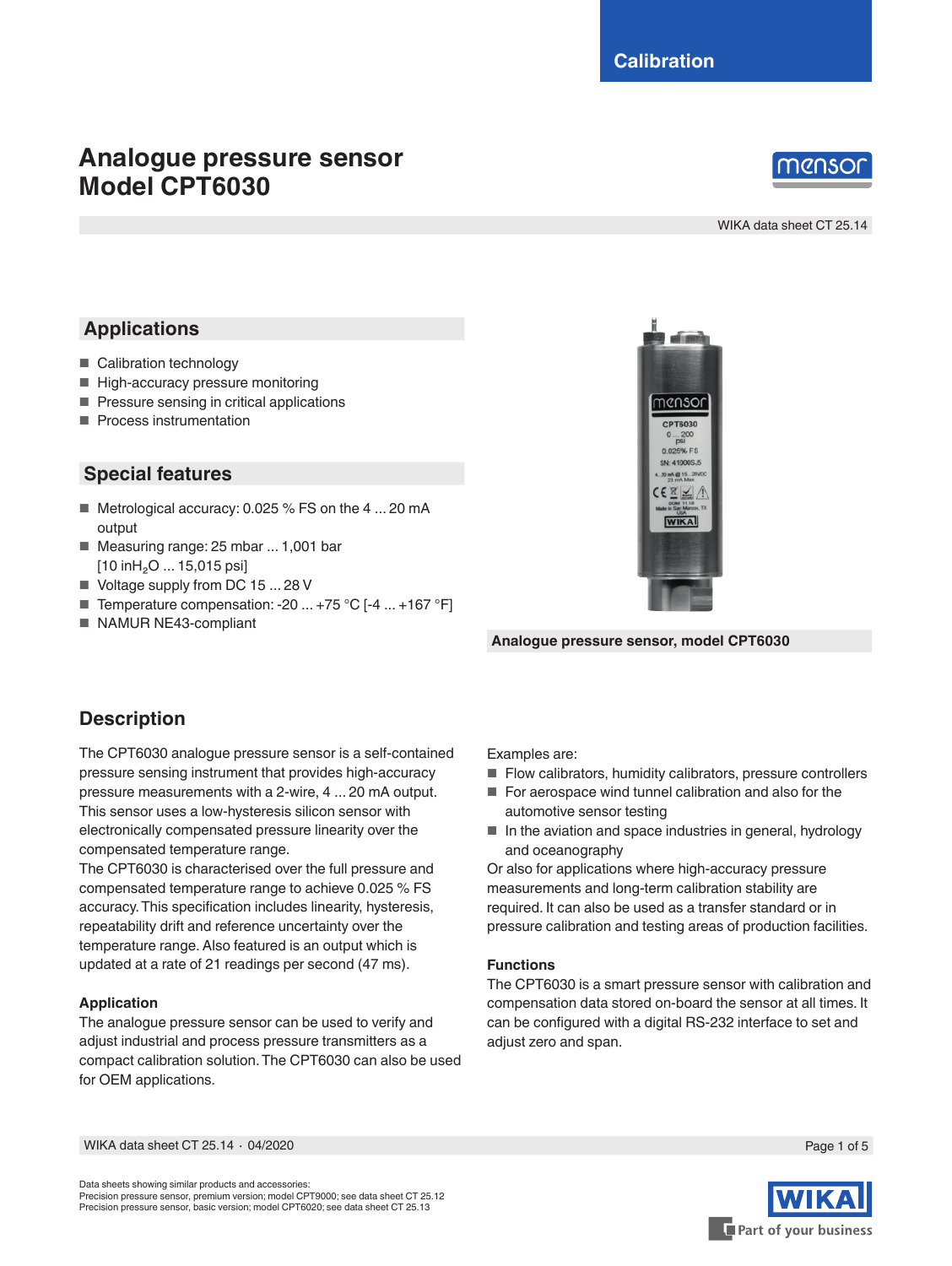The sensor can be configured for gauge, absolute or bidirectional pressure types with pressure ranges as low as 25 mbar ... 1,001 bar [10 inH₂O ... 15,015 psi] and a recalibration period of 365 days. This analogue pressure sensor accepts a voltage supply from DC 15 ... 28 V making it flexible enough to be used in a wide variety of applications.

#### **Design**

The 316L stainless steel construction and wetted parts are an asset when utilising in corrosive or wet environments.

Its compact design offers an advantage in miniaturisation of product design in many OEM applications.

The pressure connection and case can be customised to fit your application. Standard fittings are easily changed using the SAE J514/JIC connection or the Autoclave® F250C connection.

### **Specifications Model CPT6030**

| Analogue pressure sensor technology |                                                                        |  |
|-------------------------------------|------------------------------------------------------------------------|--|
| Metrological accuracy 1)            | $0.025 \%$ FS $^{2)}$                                                  |  |
| Precision $3$ )                     | $0.015%$ FS                                                            |  |
| <b>Measuring ranges</b>             |                                                                        |  |
| Gauge pressure 4)                   | 0  25 mbar to 0  1,000 bar<br>$00.36$ to $015,000$ psi                 |  |
| Bidirectional 5)                    | $-12.5$ $+12.5$ mbar to $-1$ 100 bar<br>$-0.18+0.18$ to $-151.500$ psi |  |
| Absolute pressure                   | 0  350 mbar abs. to 0  1,001 bar abs.<br>0  5 to 0  15,015 psi abs.    |  |
| <b>Calibration interval</b>         | 365 days                                                               |  |
| Optional as barometric reference    |                                                                        |  |
| Measuring range                     | 552  1,172 mbar abs. [8  17 psi abs.]                                  |  |
| Accuracy <sup>1)</sup>              | 0.025 $%$ of reading                                                   |  |
| <b>Pressure units</b>               | 39                                                                     |  |

1) It is defined by the total measurement uncertainty, which is expressed with the coverage factor (k = 2) and includes the following factors: the intrinsic performance of the instrument, the measurement uncertainty of the reference instrument, long-term stability, influence of ambient conditions, drift and temperature effects over the compensated range during a periodic zero point correction every 30 days.

 $2)$  FS = Full Span

3) It is defined as the combined effects of linearity, repeatability and hysteresis throughout the stated compensated temperature range.<br>4) For pressure ranges from ≥ 100 ... ≤ 1,000 bar [≥ 1,500 ... ≤ 15,000 psi] gauge w

| Analogue pressure sensor |                                                                                                                                                     |  |
|--------------------------|-----------------------------------------------------------------------------------------------------------------------------------------------------|--|
| Case                     |                                                                                                                                                     |  |
| Orientation effects      | Negligible – completely removable with a zero point correction                                                                                      |  |
| Dimensions               | see technical drawings                                                                                                                              |  |
| Weight                   | approx. 250 g [0.55 lbs] (depending on range)                                                                                                       |  |
| Ingress protection       | <b>IP67</b>                                                                                                                                         |  |
| Warm-up time             | approx. 15 min                                                                                                                                      |  |
| <b>Connections</b>       |                                                                                                                                                     |  |
| Pressure connections     | SAE J514/JIC or Autoclave <sup>®</sup> F250C; for pressure ranges > 400 bar [> 6,000 psi]<br>10-32 UNF female (for barometric measuring range only) |  |
| Overpressure safety      | 2 x proof, 3 x burst, static pressure $<$ 3.45 bar $\left[$ < 50 psi]                                                                               |  |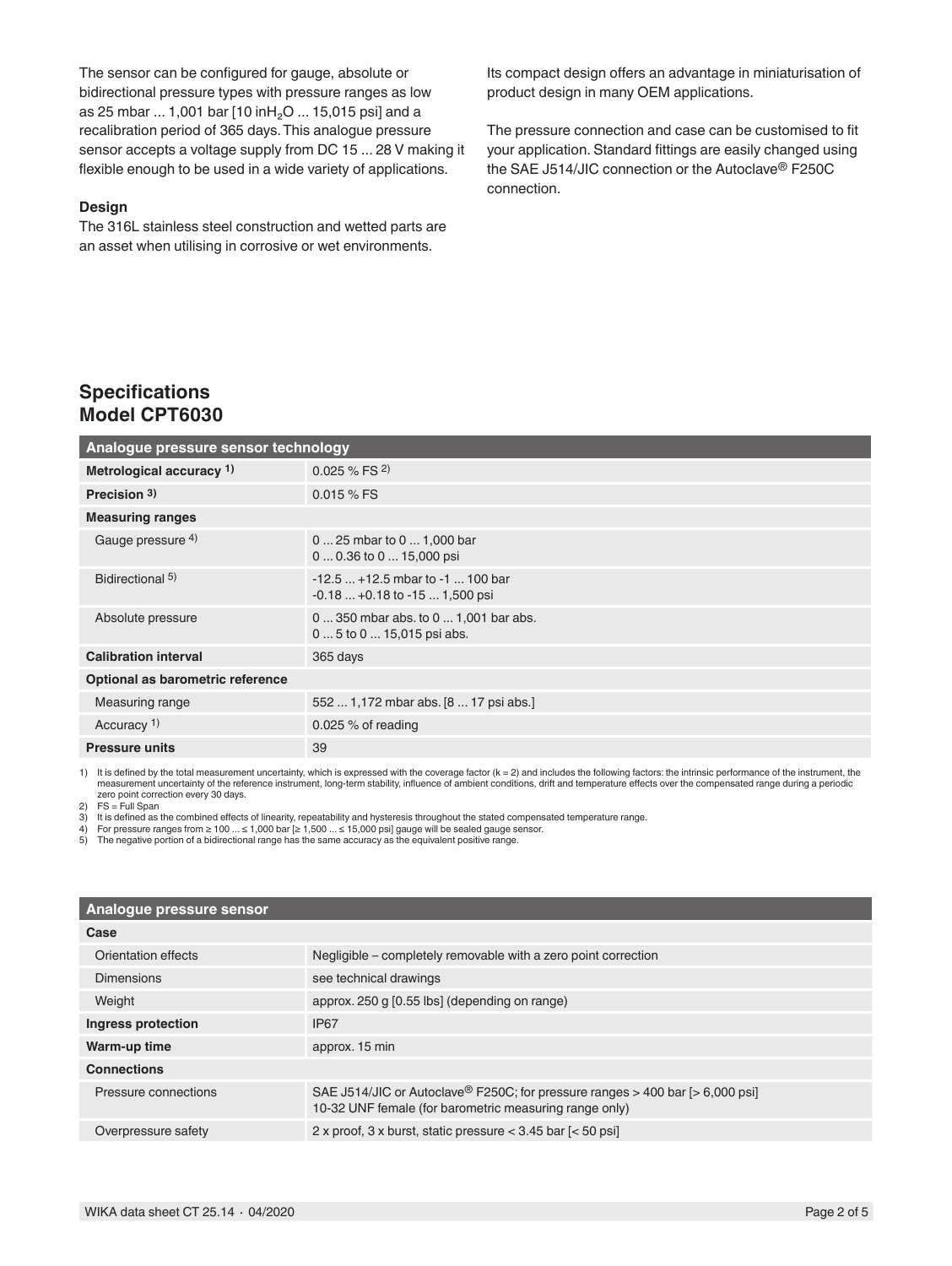| Analogue pressure sensor              |                                                                                                             |  |
|---------------------------------------|-------------------------------------------------------------------------------------------------------------|--|
| Wetted parts                          | 316 stainless steel, silicon, glass-filled resins, epoxy; for pressure ranges $\leq$ 350 mbar $\leq$ 5 psi] |  |
|                                       | 316 stainless steel; for pressure ranges > 350 mbar  100 bar [> 5 psi  1,500 psi]                           |  |
|                                       | 316 stainless steel, fluorocarbon rubber; for pressure ranges > 100 bar [1,500 psi]                         |  |
| Permissible media                     | Clean, dry, non-corrosive gases; for pressure ranges $\leq$ 350 mbar $\leq$ 5 psi]                          |  |
|                                       | Media compatible with the listed wetted parts; for pressure ranges > 350 mbar [> 5 psi]                     |  |
| <b>Voltage supply</b>                 |                                                                                                             |  |
| Supply voltage                        | DC 15  28 V (DC 24 V nominal)                                                                               |  |
| Current/power consumption             | 4  20 mA depending on pressure input (23 mA, 0.65 W max.)                                                   |  |
| <b>Output signal</b>                  |                                                                                                             |  |
| Current (2-wire)                      | 420mA                                                                                                       |  |
| <b>Permissible ambient conditions</b> |                                                                                                             |  |
| Compensated temperature range         | $-20+75 °C$ [-4  +167 °F]                                                                                   |  |
| Operating temperature range           | $-40+85$ °C [ $-40+185$ °F]                                                                                 |  |
| Storage temperature range             | $-40+85 °C$ [-40  +185 °F]                                                                                  |  |
| Humidity                              | $095$ % r. h. (non-condensing)                                                                              |  |
| Operating altitude                    | $<$ 3,000 m or 10,000 ft                                                                                    |  |
| Internal volume                       |                                                                                                             |  |
| Measure port                          | $< 1$ ml $[1$ cc]                                                                                           |  |
| Reference port                        | approx. 45 ml [45 cc]                                                                                       |  |
| Communication                         |                                                                                                             |  |
| Measuring rate                        | 21 values/s                                                                                                 |  |

### **Certificates**

| <b>Certificate</b> |                                                                                                           |
|--------------------|-----------------------------------------------------------------------------------------------------------|
| Calibration 6)     | Standard: NIST calibration certificate (standard on factory)<br>Option: DKD/DAkkS calibration certificate |

6) Calibration in a vertical position.

Approvals and certificates, see website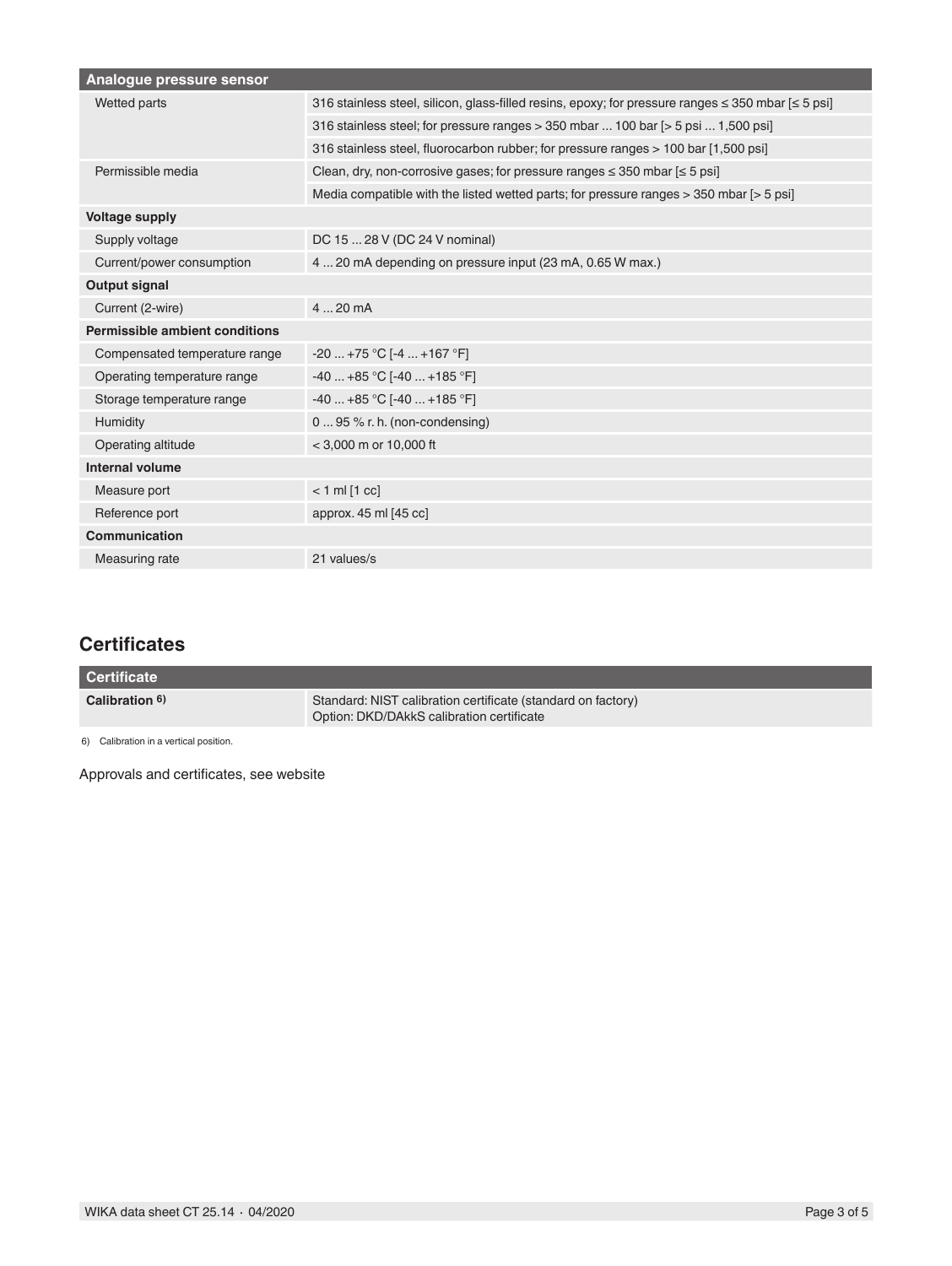### **Dimensions in mm [in]**





1) Reference port only for gauge pressure range; the port is plugged at absolute pressure range and sealed gauge ranges.